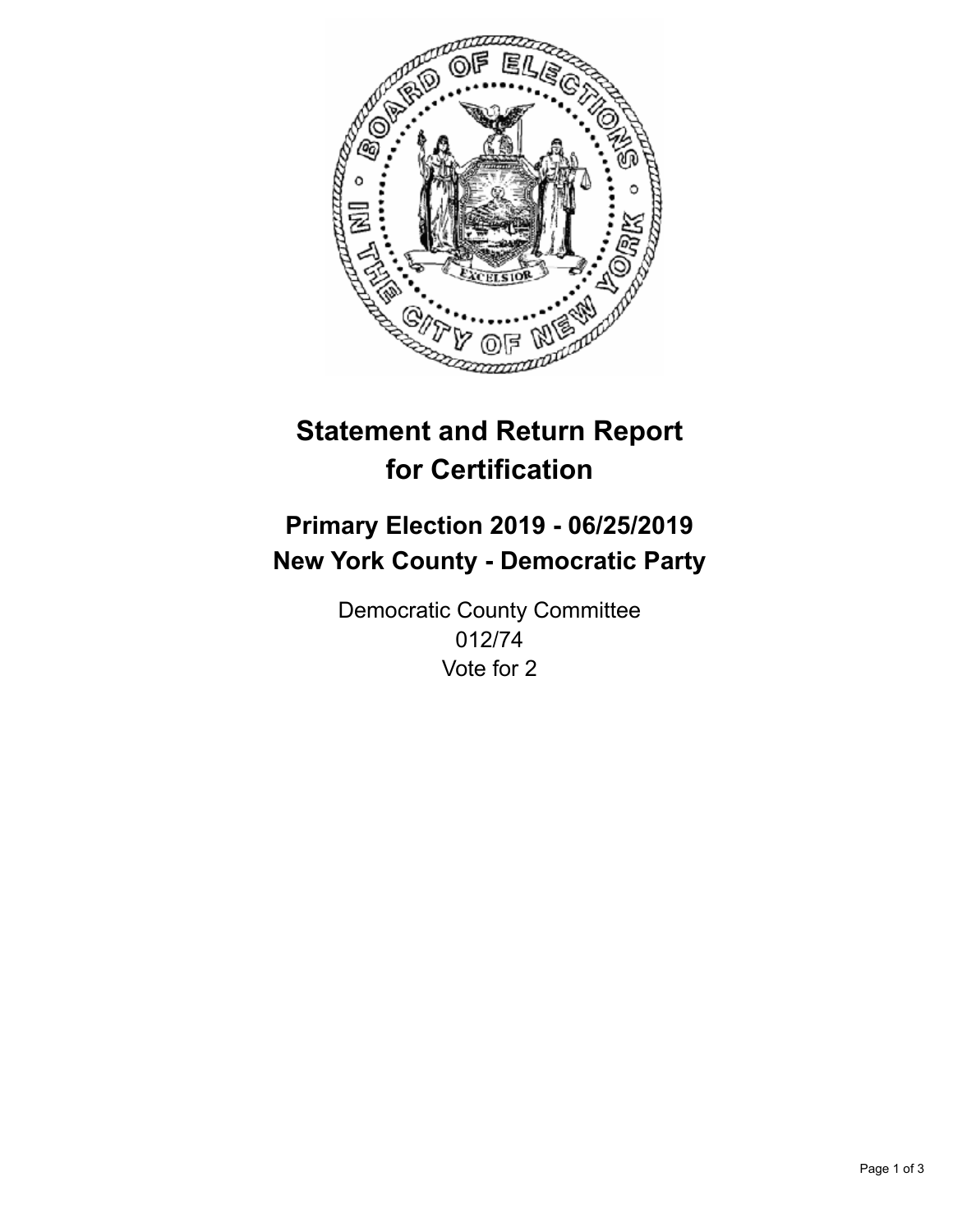

## **Assembly District 74**

| <b>PUBLIC COUNTER</b>                                    | 51       |
|----------------------------------------------------------|----------|
| <b>MANUALLY COUNTED EMERGENCY</b>                        | 0        |
| ABSENTEE / MILITARY                                      | 0        |
| AFFIDAVIT                                                | $\Omega$ |
| <b>Total Ballots</b>                                     | 51       |
| Less - Inapplicable Federal/Special Presidential Ballots | 0        |
| <b>Total Applicable Ballots</b>                          | 51       |
| <b>HERMINIA COLON</b>                                    | 15       |
| <b>TEMPERANCE PERCIBALLI</b>                             | 8        |
| <b>SANTOS RIVERA</b>                                     | 11       |
| RAFAEL ROSADO                                            | 11       |
| <b>Total Votes</b>                                       | 45       |
| Unrecorded                                               | 57       |